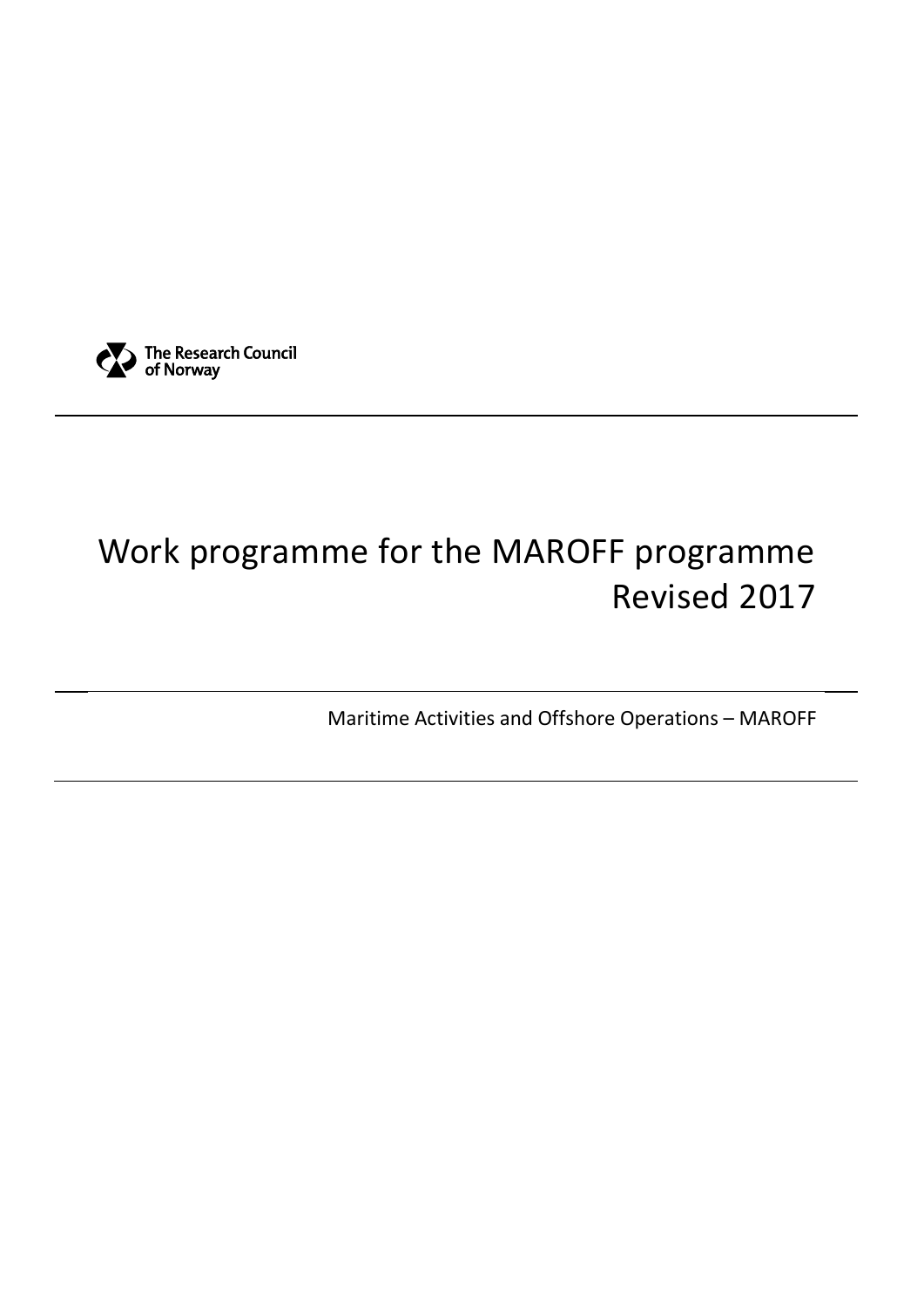© The Research Council of Norway 2017

The Research Council of Norway Visiting address: Drammensveien 288 P.O.Box 564 NO-1327 Lysaker

Telephone: +47 22 03 70 00 [post@rcn.no](mailto:post@rcn.no)

[www.rcn.no](http://www.rcn.no/)

The report can be ordered and downloaded at [www.forskningsradet.no/publikasjoner](http://www.forskningsradet.no/publikasjoner)

Oslo, June 2017

978-82-12-03626-0 ( PDF ) – Work programme for the MAROFF programme, Revised 2017 Maritime Activities and Offshore Operations – MAROFF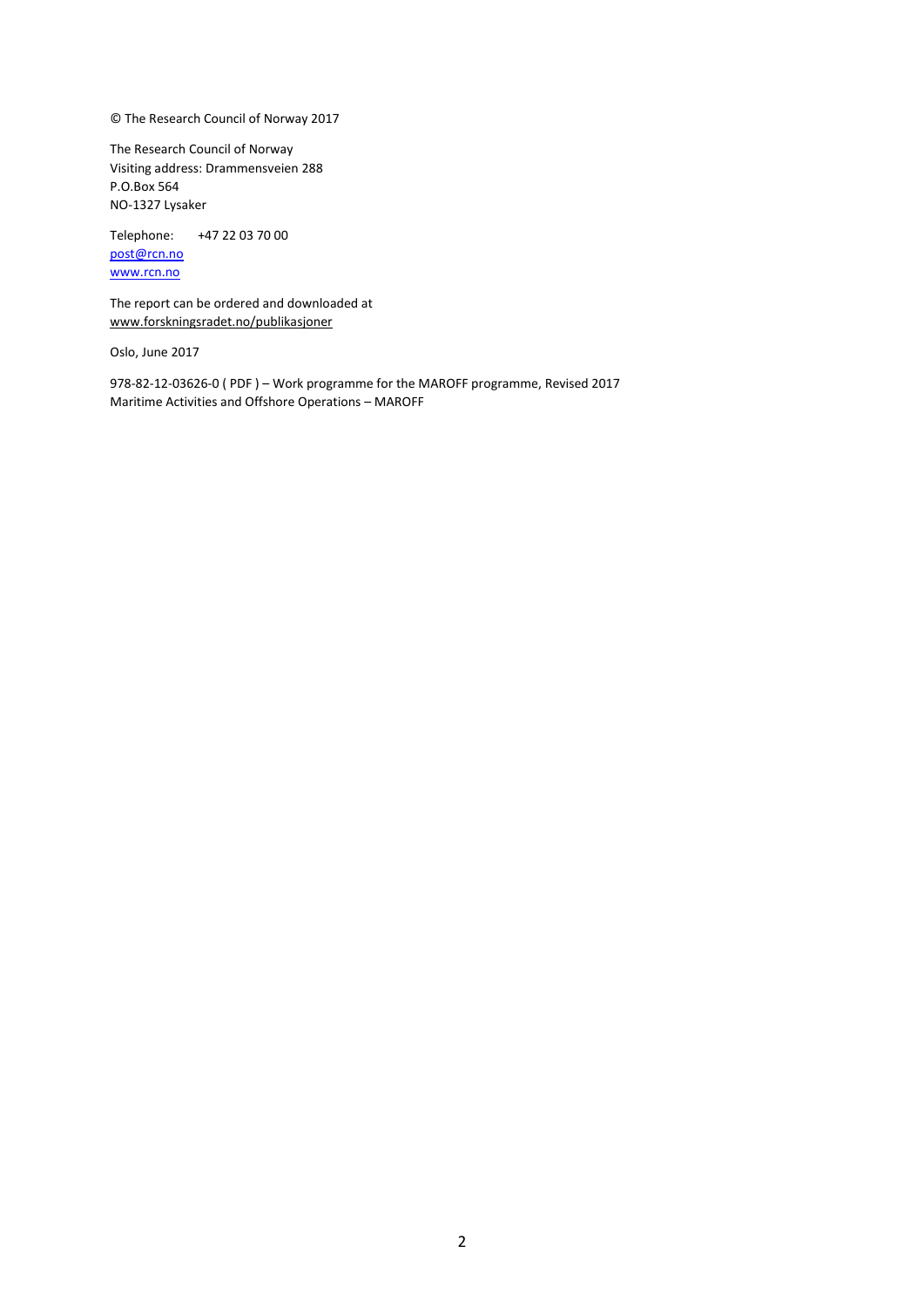## **Contents**

| 1 |     |  |
|---|-----|--|
| 2 |     |  |
| 3 |     |  |
|   | 3.1 |  |
|   | 3.2 |  |
| 4 |     |  |
|   | 4.1 |  |
|   | 4.2 |  |
|   | 4.3 |  |
|   | 4.4 |  |
|   | 4.5 |  |
|   | 4.6 |  |
| 5 |     |  |
| 6 |     |  |
| 7 |     |  |
| 8 |     |  |
| 9 |     |  |
|   |     |  |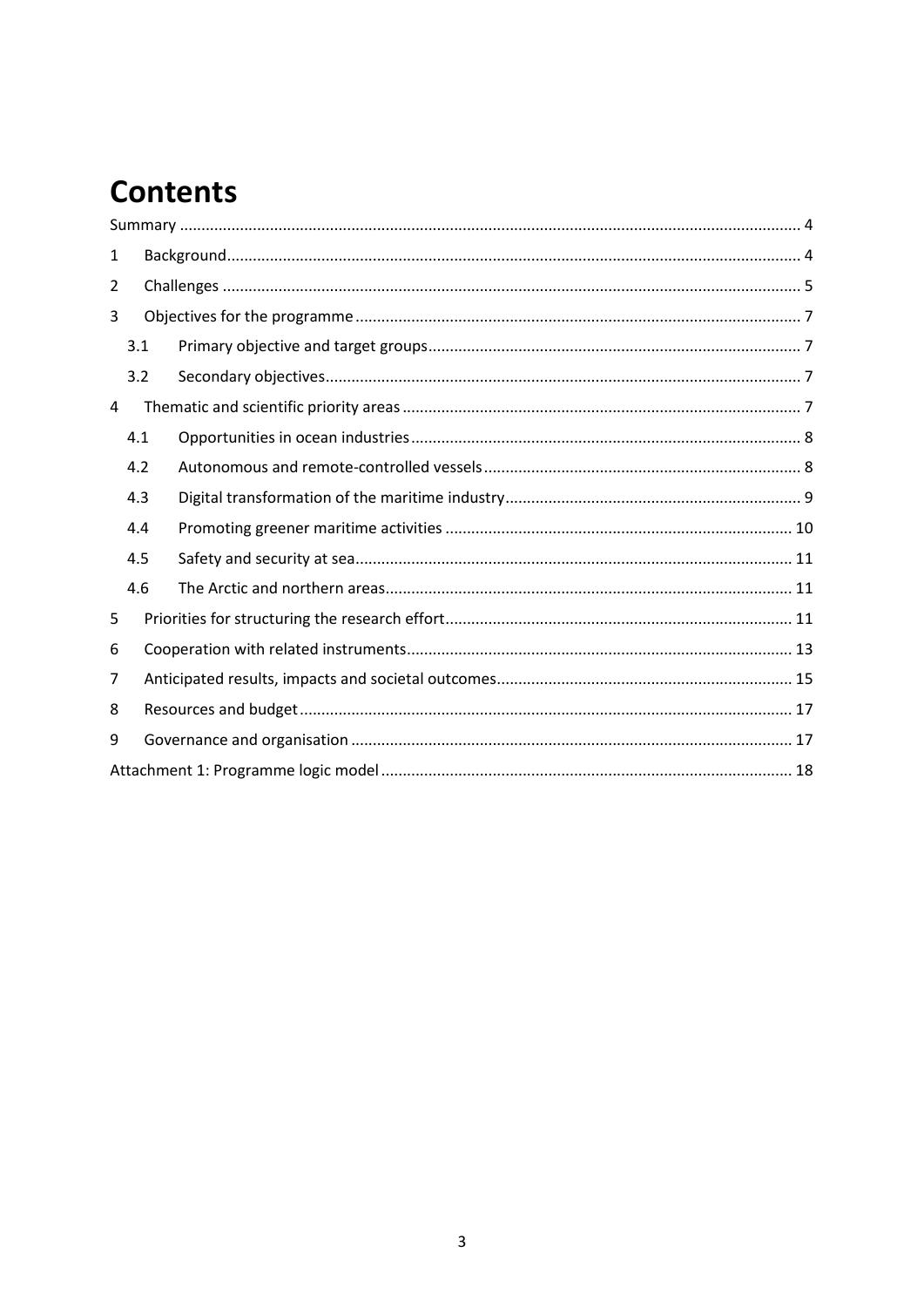## <span id="page-3-0"></span>**Summary**

The Innovation Programme for Maritime Activities and Offshore Operations (MAROFF) will provide support for research and development activities that help to increase value creation in the maritime industry. The MAROFF programme's target groups are shipping companies, the shipbuilding industry, service providers and equipment suppliers to all types of vessels for utilising ocean space, including vessels and maritime technology for other ocean industries (including aquaculture, fisheries, offshore oil and gas, and offshore renewable energy). The target groups also include research groups in technology and social science-related fields of importance to the maritime sector in Norway.

The programme seeks to work within a sustainable framework to enhance competitiveness, strengthen the capacity for restructuring and improve interactivity and knowledge transfer between the R&D community and the industry.

Research activities will help to create new competencies and innovations in the thematic priority areas under the programme:

- Opportunities in ocean industries;
- Autonomous and remote-controlled vessels;
- Digital transformation of the maritime industry;
- Promoting greener maritime activities;
- Safety and security at sea;
- The Arctic and northern areas.

**Innovation Projects for the Industrial Sector** are the programme's most important funding instrument for promoting value creation in the maritime industry. **Knowledge-building Projects for Industry** will be used to improve interactivity and knowledge transfer between the R&D community and the industry and to help to train new researchers. **These are the two key application types employed by the programme.** Other application types or activities may be called for to address specific challenges or topics.

## <span id="page-3-1"></span>**1 Background**

Norway's maritime industry encompasses shipping companies, shipyards and suppliers of maritime services and equipment. The industry is at the international forefront, with competitive companies across the entire spectrum of maritime industrial activities and operations worldwide. The industry has a very high share of exports, and revenues from the export of goods and services account for a significant proportion of its value creation. The industry is adept at restructuring, which is why Norway is one of a few high-cost countries that still builds ships. The industry is of major importance to local and regional value creation and employment. When petroleum activities started in Norway, shipyards turned to the production of platforms, offshore vessels and subsea technology, which provided new opportunities for the maritime industry.

A significant boost in investment in research, development and innovation (RD&I) for the maritime industry is essential if Norway is to maintain its status as a leading maritime nation. Expanding maritime innovation through collaboration, knowledge transfer and technology exchange will create new opportunities for exploiting the potential of the emerging ocean industries. Fully exploiting the synergies between these industries will require a unified strategic effort. The MAROFF programme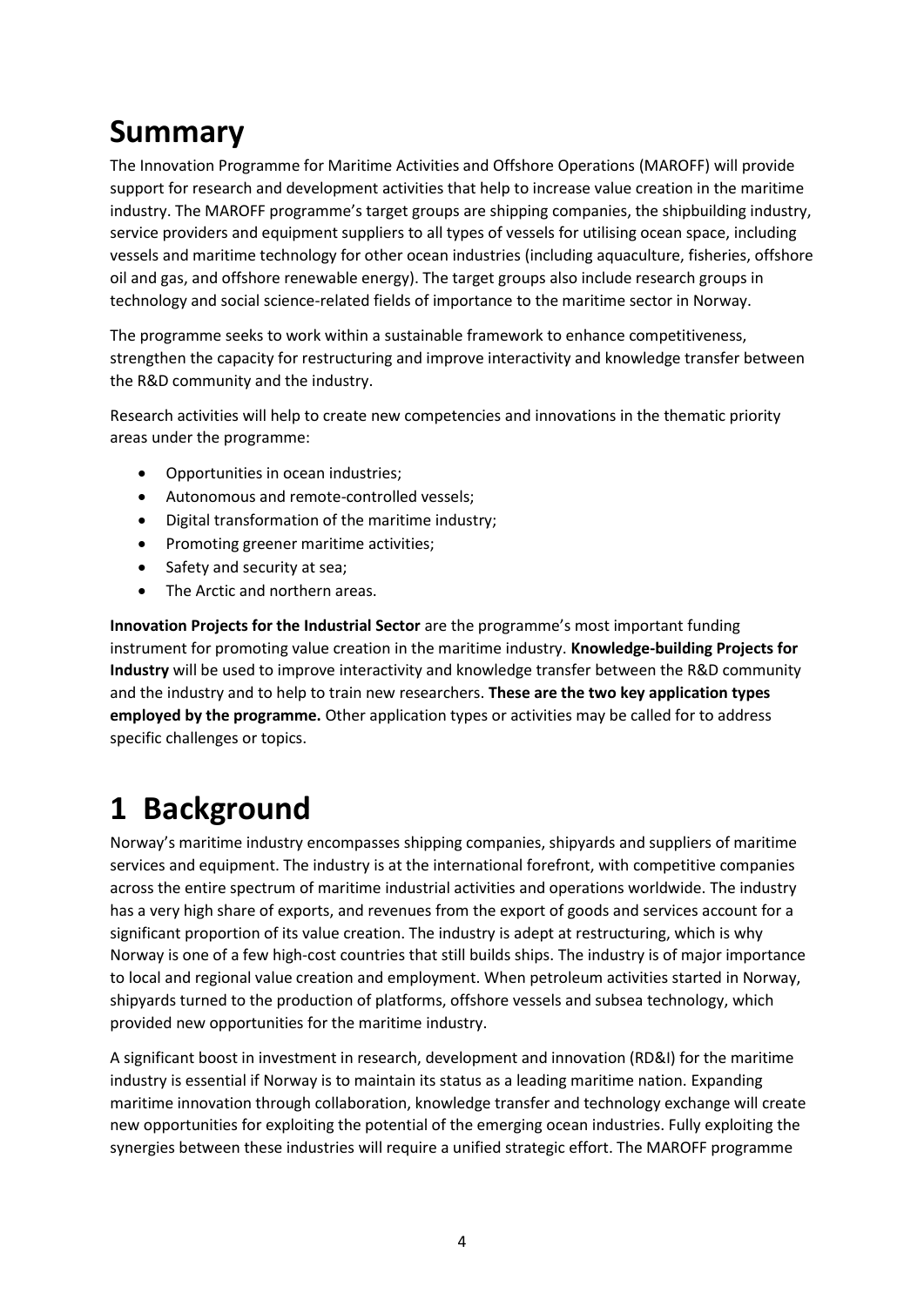will work to ensure that maritime expertise and technology are applied across Norway's various ocean industries.

Industrial activities utilising ocean space will create wide-ranging ripple effects for the maritime industry through increased demand for maritime products and services along the entire value chain. The development of new products and services that can be used to exploit the potential of ocean space will be critical to the further expansion of the industry.

#### *Relevant strategies and guidelines*

The Norwegian Government's 2017 Ocean Strategy, *New Growth, Proud History*, stresses the importance of improving the transfer of knowledge and technology between the ocean industries and states that "maritime knowledge is vital to the development of the seafood industry, changes in the petroleum sector, and the development and utilisation of technology in the ocean." The 2014 *Long-term plan for research and higher education 2015–2024* identifies the seas and oceans as one of six priority areas. The 2017 white paper on industrial policy, *A Greener, Smarter and More Innovative Industry*, identifies the maritime industry as one of Norway's three important ocean industries.

The MAROFF programme is the Research Council of Norway's main instrument for research targeted towards the maritime and offshore industries and their research partners. The programme works to realise the objectives of the Norwegian Government's 2015 Maritime Strategy, *Maritime Opportunities – Blue Growth for a Green Future*. The programme also helps to implement the recommendations of *Maritim21: An integrated maritime strategy for research, development and innovation* (2016).

The MAROFF programme works to achieve the greatest possible overall value creation in the Norwegian economy within a sustainable framework, which is the overall objective set out by the Ministry of Trade, Industry and Fisheries in its allocation letter to the Research Council. Increasing value creation will entail:

- enhancing competitiveness in new and existing industries;
- strengthening restructuring capacity in the Norwegian economy;
- improving interactivity and knowledge transfer between the R&D community and trade and industry.

Furthermore, the programme will follow up the *Strategy for the Research Council of Norway for an innovative business sector 2016–2020*. Several of the measures proposed in the strategy are aligned with the Maritim21 recommendations and promote the achievement of the Ministry of Trade, Industry and Fisheries' objective.

## <span id="page-4-0"></span>**2 Challenges**

The Maritim21 strategy identifies several challenges facing the maritime industry: changes in the market situation, the need for efficiency measures in the industry, rapidly changing technology and business models, climate change, new safety and security challenges, and increased activity in the Arctic and northern areas.

These challenges also represent opportunities for industrial development through exploration of new markets, realisation of the potential of new technology and business models, and design of solutions to help to achieve climate targets.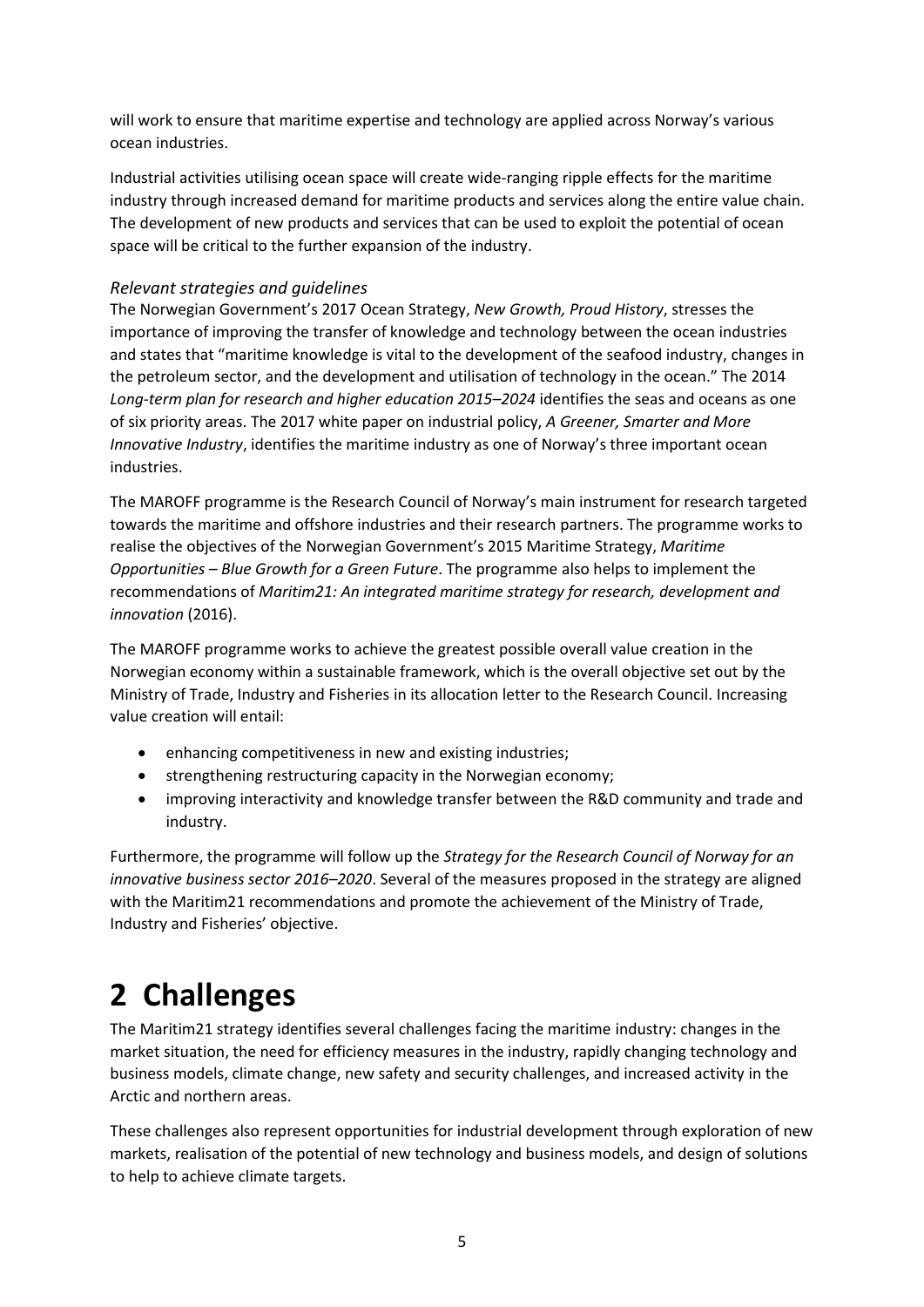#### *Changes in the market situation*

Seventy per cent of the maritime industry is oriented towards the petroleum industry. The decline in oil and gas activities has put large segments of the maritime industry under pressure, with the offshore fleet laid up, fewer orders on the books and reduced activity levels among equipment manufacturers. The industry needs to seek out new markets and opportunities.

#### *Need for efficiency measures*

Innovation is increasingly fast-paced in the current economic climate. As a high-cost country Norway must therefore distinguish itself in other areas. Norway must utilise new technology to increase efficiency, cut costs and boost productivity. It is essential to find cheaper solutions, employ smart design, expand recycling, etc.

#### *Rapidly changing technology*

Rapid, wide-ranging technological changes are creating challenges in and of themselves. The digital transformation of society and the maritime industry is well underway, bringing changes in production, business models and customer interaction. Companies and research groups need to have the expertise and experience to exploit emerging technologies. Smaller companies in particular may find it difficult to stay up-to-date. Widespread digitalisation and remote control are accompanied by new types of risk and a need for more stringent cybersecurity and more secure communications.

#### *Climate change*

In future, the maritime and offshore industries must reduce greenhouse gas emissions, minimise harmful discharges to water and increase energy efficiency. The Paris Agreement adopted at the 2015 United Nations Climate Change Conference (COP 21) has led to expectations for stricter requirements for emissions reduction and a strong commitment to reducing the environmental and climate impacts of the transport sector. Alternative energy sources such as liquefied natural gas (LNG), batteries and hydrogen as well as hybrid solutions for ship propulsion comprise an important area of focus. Green shipping will make an important contribution to reducing Norway's greenhouse gas emissions. The Norwegian maritime industry must make the transition to zero- and low-emission solutions in order to remain competitive.

#### *New safety and security challenges*

New energy carriers entail new and changed risks that must be understood before such energy carriers can be implemented. Climate change also poses challenges for safety and security at sea, and there is a need for better understanding of the impact of changing climatic conditions on the maritime industry, operational patterns and operating conditions. New technologies and new, more complex systems will create new challenges for those who will be designing and using these systems.

#### *Increased activity in the Arctic and northern areas*

Maritime activity in the Arctic and northern areas is on the rise in connection with tourism, fisheries, exploration and recovery of oil and gas, and sea transport. Norwegian maritime actors are engaged in commercial activities in these areas, and the most highly trafficked waters are located within Norway's jurisdiction. Transport and operations in the Arctic are demanding due to long distances and harsh conditions such as cold, darkness, ice and icing.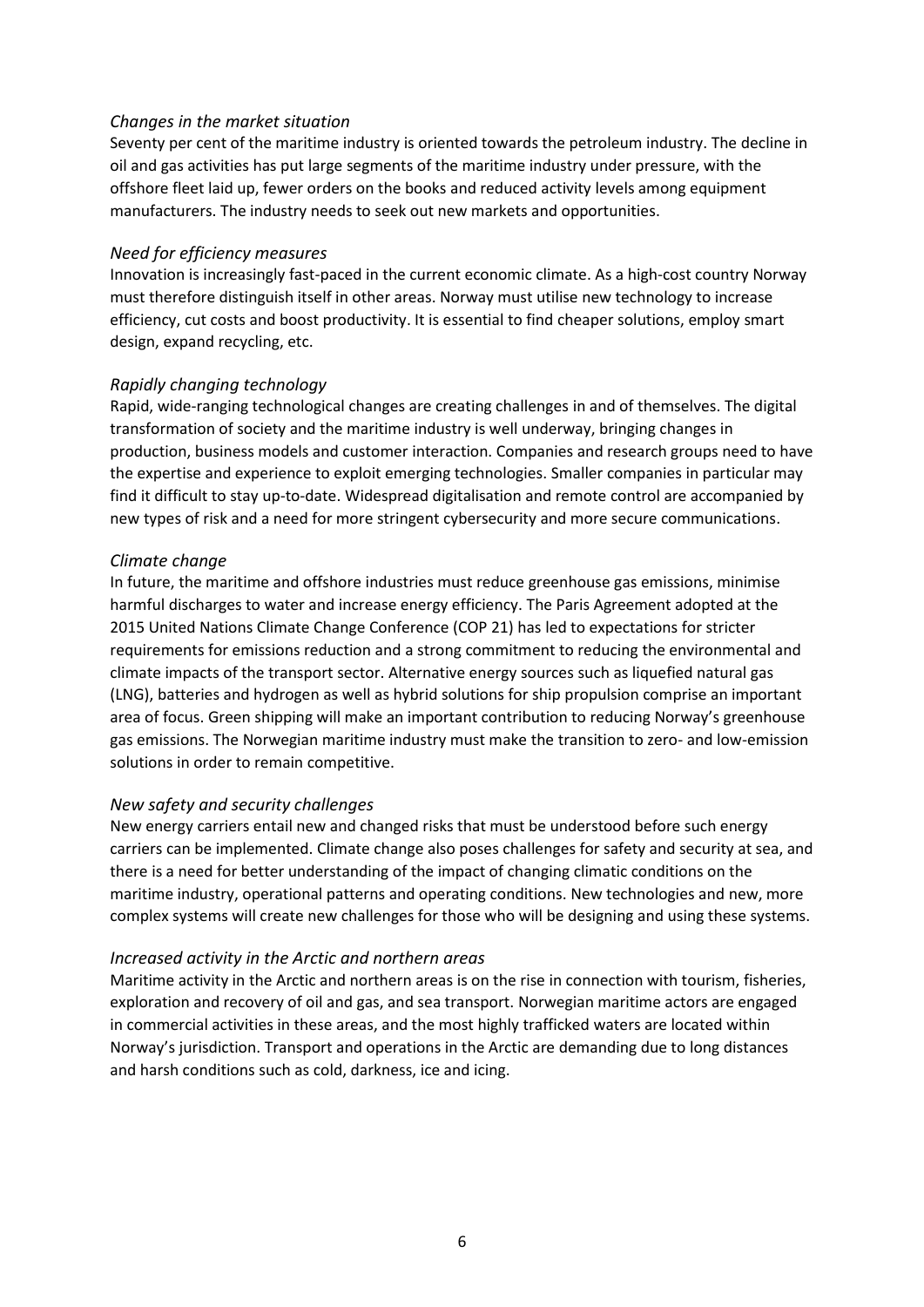## <span id="page-6-0"></span>**3 Objectives for the programme**

### <span id="page-6-1"></span>**3.1 Primary objective and target groups**

The MAROFF programme will provide support for research and development activities that help to increase value creation in the maritime industry within a sustainable framework by enhancing competitiveness, strengthening the capacity for restructuring and improving interactivity and knowledge transfer between the R&D community and the industry.

The MAROFF programme's target groups are shipping companies, the shipbuilding industry, service providers and equipment suppliers to all types of vessels for utilising ocean space, including vessels and maritime technology for other ocean industries (including aquaculture, fisheries, offshore oil and gas, and offshore renewable energy). The target groups also include research groups in technology and social science-related fields of importance to the maritime sector in Norway.

### <span id="page-6-2"></span>**3.2 Secondary objectives**

Research activities under the programme will help to create new competencies and innovations in the following thematic priority areas:

- Opportunities in ocean industries;
- Autonomous and remote-controlled vessels;
- Digital transformation of the maritime industry;
- Promoting greener maritime activities;
- Safety and security at sea;
- The Arctic and northern areas.

## <span id="page-6-3"></span>**4 Thematic and scientific priority areas**

#### *Scientific scope*

Both together and separately the thematic priority areas encompass a wide range of technology and scientific areas. Norway must develop its competency in the areas that are crucial for further developing the maritime industry and safeguarding Norwegian competitiveness. There is a need for expertise in traditional maritime topics such as vessel design, hydrodynamics, marine construction and production, machinery and propulsion systems, marine cybernetics and steering systems, system engineering, and maritime economics and logistics. Greater competency in enabling technologies such as automation, decision support and interaction, communications and navigation, and new materials and production methods is also critical.

#### *Sustainability perspectives*

Norway's ocean industries must be developed within a sustainable framework to safeguard the climate and environment as well as to ensure safety and security at sea, global competitiveness and stable value creation that is less dependent on the prices of raw materials.

#### *Relationship to EU framework programmes*

Transport is one of the Societal Challenges under the EU Framework Programme for Research and Innovation, Horizon 2020. The amount of EU funding awarded to maritime research is relatively modest. Maritime research is important for Norway, and must to a large extent be nationally funded.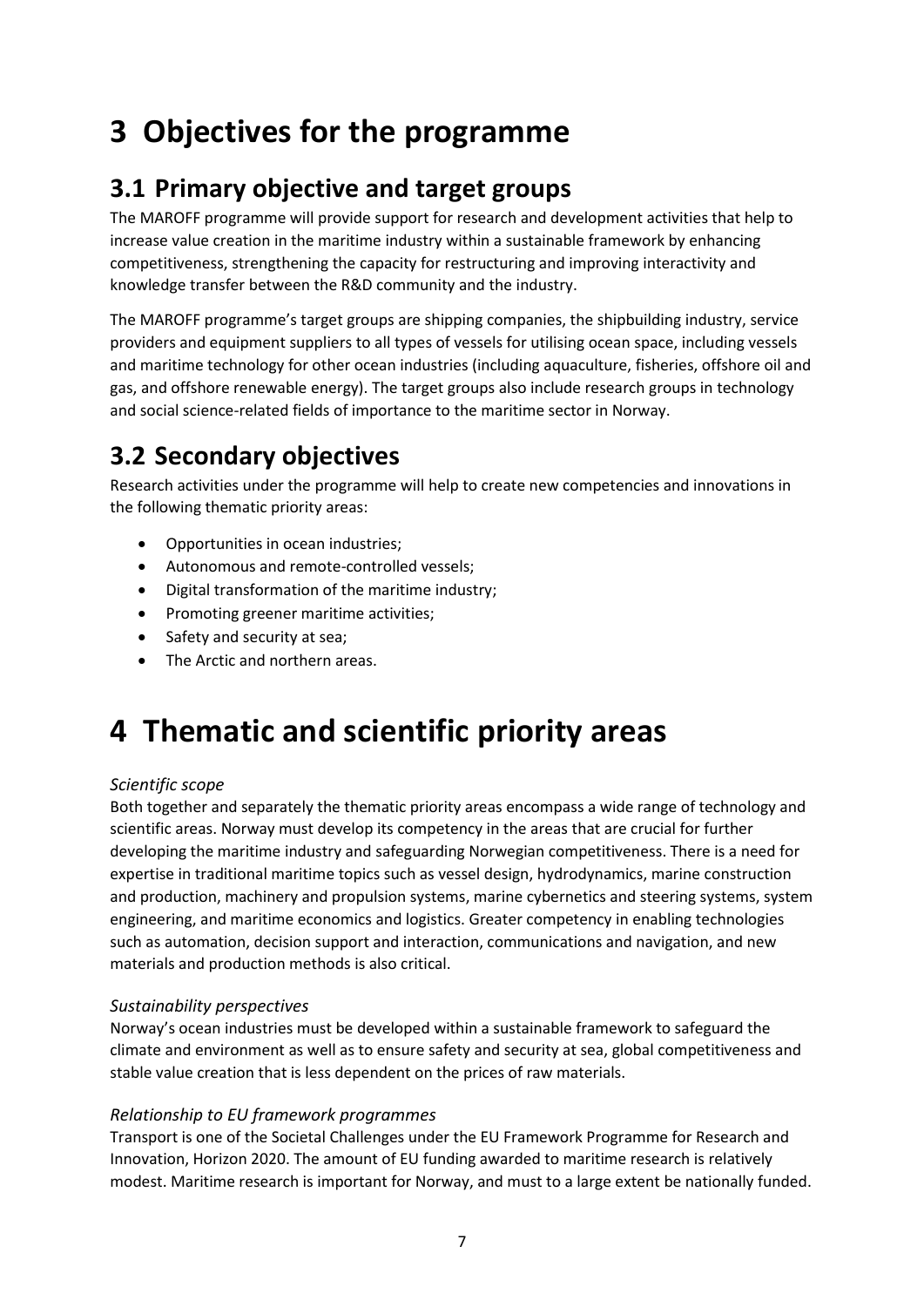The MAROFF programme will help Norwegian applicants to qualify for funding under EU calls for proposals that overlap the programme's sphere of responsibility.

The most relevant H2020 calls are "Blue Growth" and "Mobility for Growth". Collaboration on calls under the Joint Programming Initiative Healthy and Productive Seas and Oceans (JPI Oceans) may also be of relevance.

The MAROFF programme's thematic priority areas are described below. These areas reflect challenges facing the maritime industry and are based on the recommendations in the Maritim21 strategy.

### <span id="page-7-0"></span>**4.1 Opportunities in ocean industries**

The Norwegian ocean industries encompass maritime activities (sea transport and maritime operations), seafood production (fisheries and aquaculture) and offshore energy (offshore oil and gas recovery and offshore wind power). Over the years Norway has developed world-leading technology within these sectors which together form the country's strongest industrial cluster. Maritime knowledge is vital to the further development of the ocean industries and for the development and application of ocean technology. To offset the challenges of the decline in maritime activities related to offshore oil and gas activities, the industry must innovate and find new markets and opportunities in existing markets. It is important to turn an eye towards growing markets and/or markets where Norway has competitive advantages. As a small nation, Norway must build on existing industry if it is to achieve success in ocean space in the near future. Within the framework of the emerging global ocean industries, Norway has much to gain from exploiting the synergies between its various ocean industries.

The growing global population, greater prosperity, increasing pressure on natural resources, climate challenges and new technologies are driving the creation of new ocean industries. These new industries include offshore wind power production, oil and gas recovery in ultra-deep waters and in particularly harsh conditions, offshore aquaculture, seabed mining, ocean tourism, fishing of lower trophic level species, fishing in deeper waters and marine biotechnology. There is significant potential for innovation, new jobs and economic growth in these areas in the long term. Collaboration across industries and sectors and between the research and industrial communities will be essential.

The supply of maritime services is an important segment of the Norwegian maritime industry. New technologies and markets may lead to new services and business models. New business models and services often require new organisational solutions, which in turn may again lead to new services. All this will have an impact on decision-making and service supply within the maritime industry.

### <span id="page-7-1"></span>**4.2 Autonomous and remote-controlled vessels**

Autonomy, automation and remote control are very promising in terms of cutting costs and enhancing the safety of operations, and may make sea transport competitive in new market segments. Solutions for automated vessel and cargo management may reduce costs significantly, improve customer service and facilitate higher transport frequency at lower costs. The use of automated and autonomous vessels will also help to shift more cargo transport from the road to the sea. However, the introduction of autonomous vessels will have consequences for safety, legal and ethical norms, among others. The regulatory framework will have to be adapted and the requirements for cybersecurity made more stringent in the areas of navigation, communications,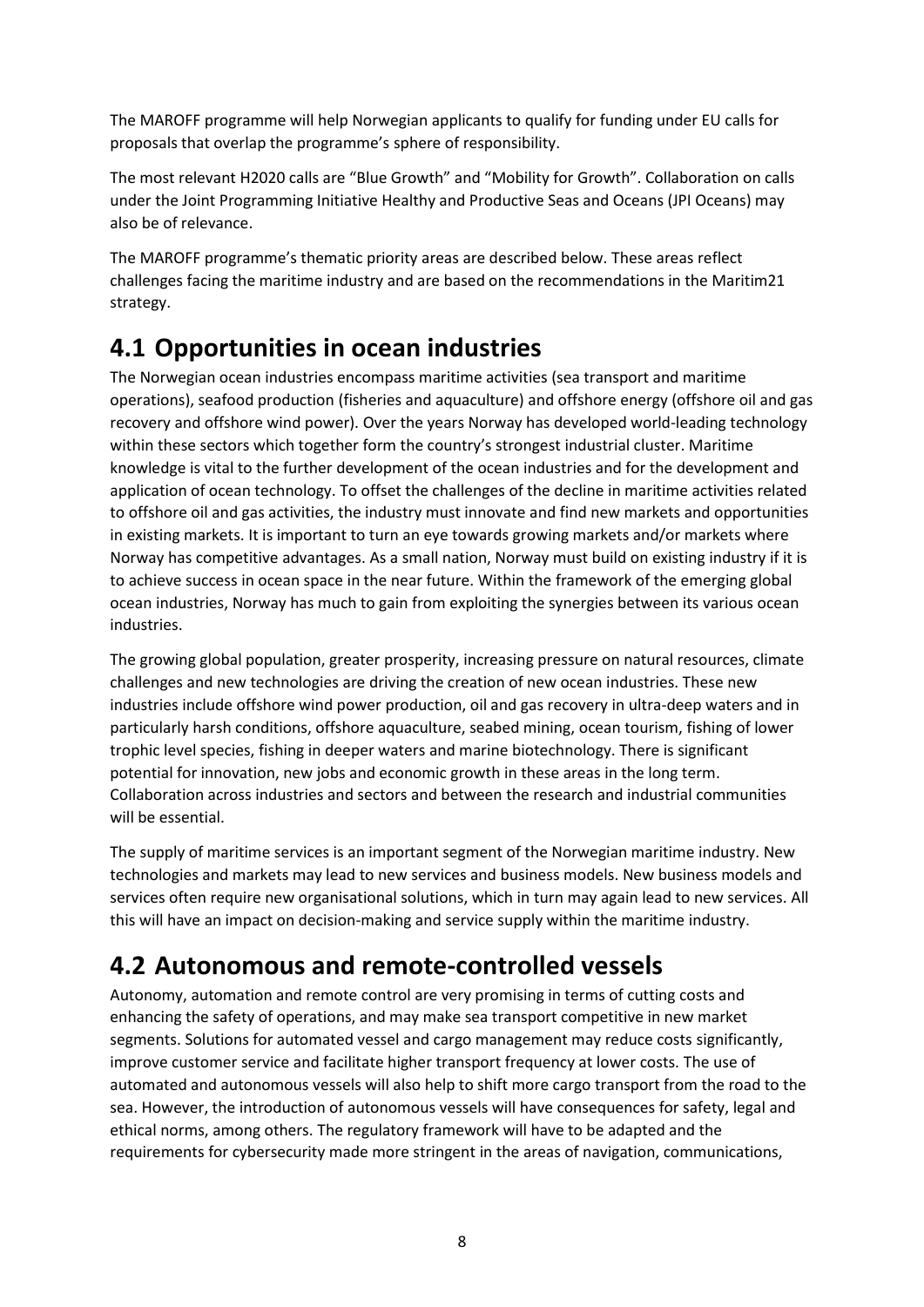monitoring and redundancy. Remote-controlled, automated and autonomous vessels will also open up major opportunities and call for new business models.

The development of autonomous vessels will require collaboration across disciplines (technology and social science), between various actors (companies, research groups and the public authorities) and between different transport modes (sea transport and land transport).

### <span id="page-8-0"></span>**4.3 Digital transformation of the maritime industry**

Norway is a high-cost country with productivity-related challenges so boosting efficiency in the maritime industry is vital. Increased automation and robotisation will facilitate this. Digitalisation will be important throughout the entire maritime value chain, from design and production to technical and commercial operations.

#### **Design and production**

Design and production of ships and equipment must be cost-effective. In addition, ships and equipment must be designed to operate in the most cost-effective, environment-friendly and safe manner possible. Simulation, virtual prototyping and virtual testing will enable the testing of complete systems early in the design phase. Automation and robotisation will improve the efficiency of the production phase.

Digital interfaces must be developed and standardised, components and equipment must be developed and tested, and data must be stored and shared. Digitalisation will facilitate innovation in products and processes that will enhance companies' productivity.

#### **Operations**

Vessel operations must be as cost-effective, safe and environment-friendly as possible. To ensure optimal operations, data from the digital value chain can be used to simulate and plan complex operations as well as to train personnel with the help of simulators. Data from actual operations can be compiled and later used for improving simulation models.

Each ship will have its own digital infrastructure. Sensors will measure data from various systems, networks will collect this data, and advanced interaction technology supported by analysis and simulation models will provide the operator with decision support. Creating this digital infrastructure will require developing necessary technology and components along with the digital interface to tie these together.

Advanced commercial and operative decision support systems for operations can yield a higher degree of efficiency, utilisation, reliability and safety. Predictive systems for decision support and data analysis will be drivers for optimising and safeguarding technical and commercial operations through more effective prevention and management of undesirable events.

#### **Logistics**

Providing reliable transport and logistics is dependent on a comprehensive transport chain with good transport solutions and hubs. Effective cargo handling will enhance the competitiveness of Norwegian actors and sea transport in general. There is a general need to generate greater awareness about sea transport as well as deeper understanding of the obstacles involved in, and effective incentives and measures for, shifting more transport from the road to the sea.

If maritime transport is to cover more of the increase in transport volume, more solutions for costeffective transport and logistics operations need to be developed. Optimisation of routes, fleet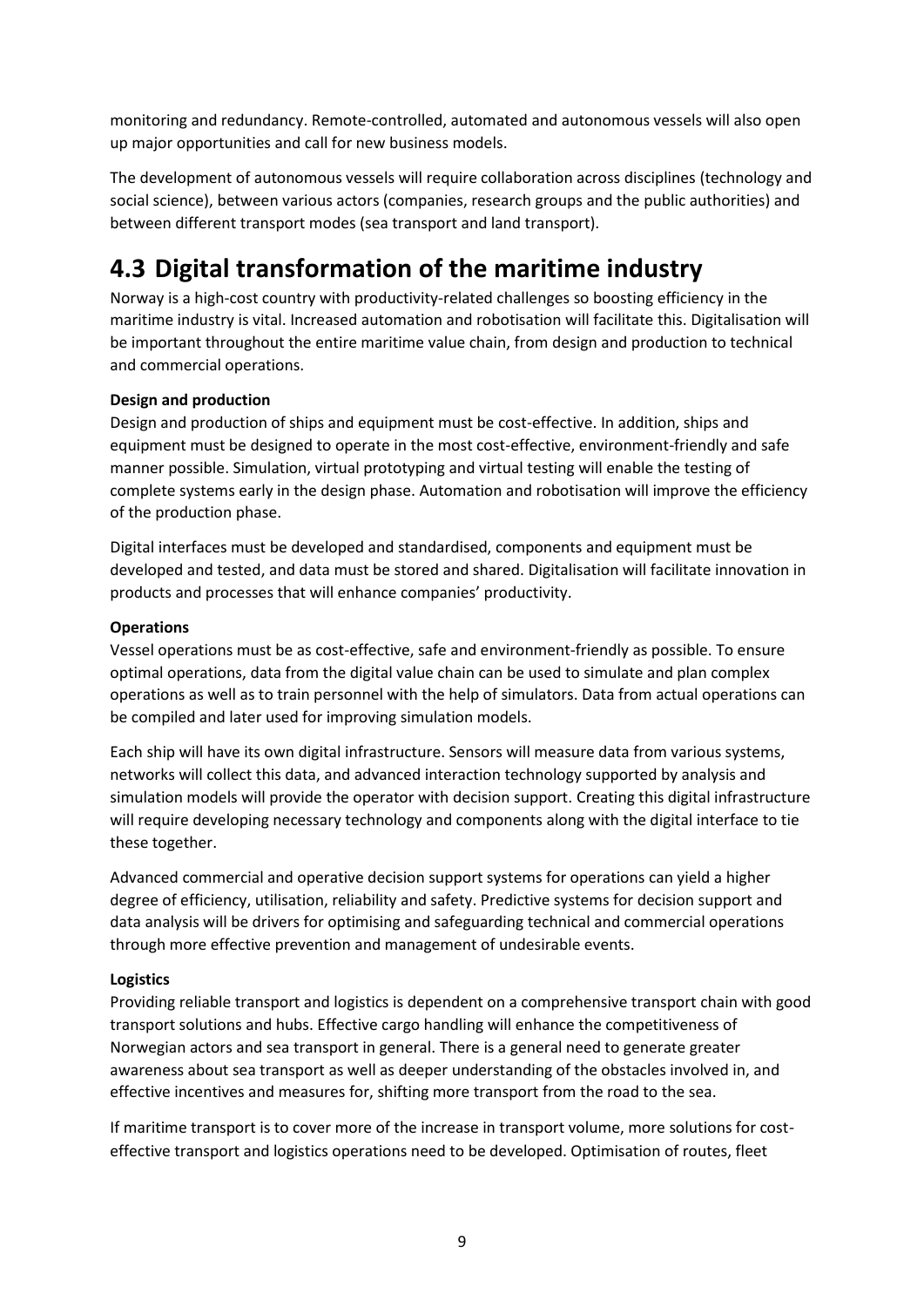operations and supply chains can greatly enhance efficiency. There is also a need for decision support systems for planning and operations.

#### **Marine data and data from marine operations**

Effective exploitation of ocean space requires technologies for monitoring, data collection and communications. Marine data and operational data from ships and equipment must be used to optimise design and operations. Expertise and technology are needed to analyse the large amounts of data generated. There may be fresh opportunities for Norwegian maritime companies in this area.

### <span id="page-9-0"></span>**4.4 Promoting greener maritime activities**

Given the current level of emissions and projections for the future, dramatic measures are called for to reduce energy needs and increase energy efficiency as well as to develop new energy carriers and cleaning technology. There is great potential for value creation in technologies and methods for reducing emissions to air and water. The reduction in emissions called for by commercial actors, the public authorities and society at large will drive the need for effective, scalable solutions.

#### **Reducing energy needs and increasing energy efficiency**

Reducing the energy needed to carry out a given operation as well as increasing the degree of utilisation of the energy will cut associated energy costs. Good detailed measurements will be an important step in the right direction. In order to reduce energy needs it is important to look at optimising vessel design and operation. There is a need to increase energy efficiency in every component of a vessel, from tanks to propellers.

#### **Alternative fuels/energy carriers**

The most readily available alternatives to traditional oil-based fuels are liquefied natural gas (LNG), electricity, biofuels, liquefied petroleum gas (LPG) and hydrogen. These can reduce emissions of greenhouse gases and other environmentally and health hazardous substances to varying degrees. Norway is at the forefront when it comes to the use of batteries for ship propulsion, either in the form of fully electric or hybrid solutions, and there is still a need to develop and operationalise electric solutions. Norway is also a leader in the use of LNG as fuel for ships. Effort must be invested in making LNG and LPG competitive alternatives for vessels travelling longer routes.

#### **Cleaning and reducing emissions to air and water**

The market potential for cleaning of emissions is affected by regulatory measures, so research and development in this area must be closely linked to the regulatory regime. In relation to existing regulations, the greatest market potential and knowledge needs relate to for SOx scrubbers, NOx catalysts and ballast water treatment. New targets for reduction in  $CO<sub>2</sub>$  emissions may also create a need for new solutions.

#### **Framework conditions and market mechanisms**

More knowledge is needed about incentives in the form of quotas, fees and deductions. Effective solutions for quantifying consumption and emissions can provide a basis for future fee regimes. There is also a need for more knowledge on how contracts and tendering and licensing terms and conditions can be designed to encourage more environment-friendly solutions.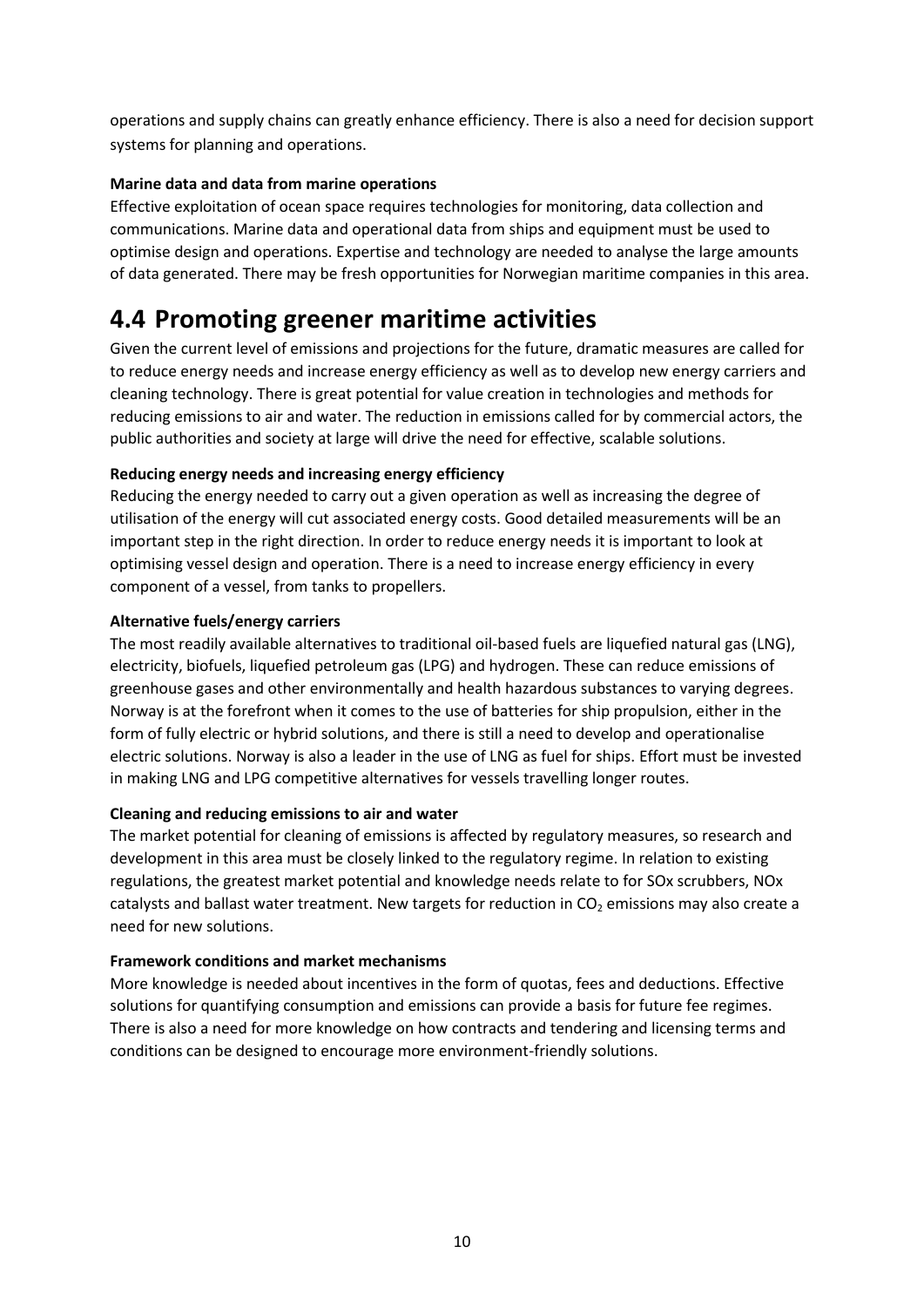### <span id="page-10-0"></span>**4.5 Safety and security at sea**

Safety and security at sea involves ensuring the safety of humans, values and the environment as well as security and protection against external attack. Safety and security can be improved both through preventive measures to reduce the probability of an undesirable event and through mitigation and preparedness measures to limit the impact of an undesirable incident should it occur.

Widespread digitalisation, new energy carriers and climate change are giving rise to new safety and security challenges, and a deeper understanding and new solutions will be required to deal with these. Operator error, interaction failure, and a lack of competence and organisational learning are pressing problems in the context of operational safety. New technology and increased autonomy will place new demands on the personnel operating and monitoring the systems. Technology development must take place in parallel with the development of skills and interaction among personnel.

### <span id="page-10-1"></span>**4.6 The Arctic and northern areas**

Operations in parts of the Arctic region are highly demanding, and call for the development of technology and operational systems adapted to the Arctic climate. Tailored systems for enhancing safety, monitoring, emergency preparedness, search and rescue, and towing and salvage as well as personal and collective rescue equipment must be developed. Given the long distances to be traversed, logistics solutions that optimally utilise infrastructure and services for land, air and sea transport in the region must also be developed.

## <span id="page-10-2"></span>**5 Priorities for structuring the research effort**

The MAROFF programme will provide support for research and development activities that help to increase value creation in the maritime industry within a sustainable framework by enhancing competitiveness, strengthening the capacity for restructuring and improving interactivity and knowledge transfer between the R&D community and the industry.

#### *Types of support*

**Innovation Projects for the Industrial Sector** are the programme's most important funding instrument for promoting value creation in the maritime industry. **Knowledge-building Projects for Industry** will be used to improve interactivity and knowledge transfer between the R&D community and the industry and to help to educate new researchers. **These are the two key application types employed by the programme.** Other application types or activities may be called for to address certain challenges.

The maritime industry is undergoing change and faces major, complex challenges. Dealing with these will require a unified approach, long-term efforts, collaboration across disciplines and sectors and the participation of all the various stakeholders. There may be a need here for **targeted large-scale projects**. The MAROFF programme is open to providing support for this type of project, particularly in emerging areas that will promote competitiveness and strengthen restructuring capacity. Finding solutions to major challenges may require access to new **RD&I infrastructure** to facilitate and accelerate the pace of maritime research. Support for infrastructure is provided under dedicated schemes at the Research Council.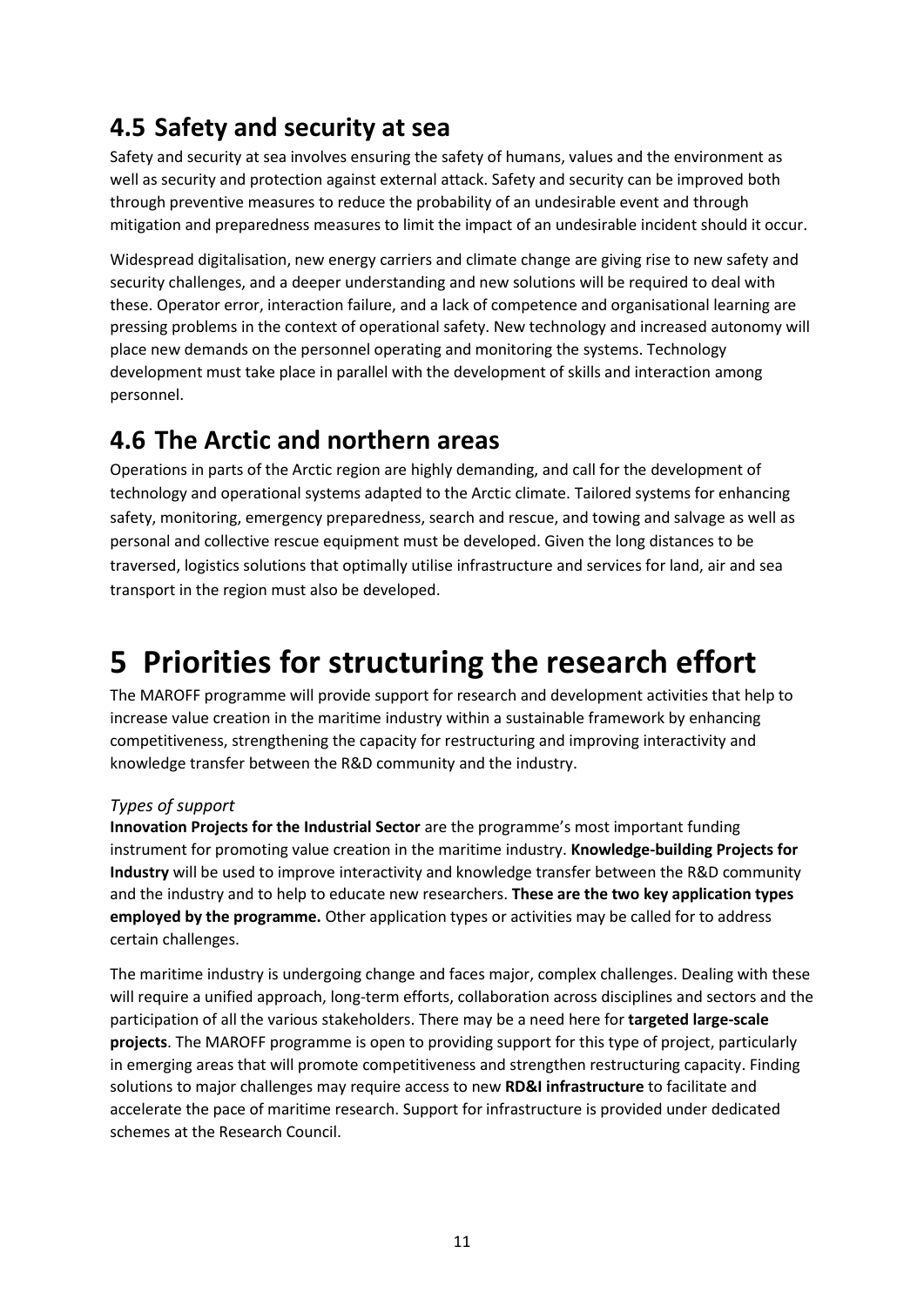There may be a need to explore how new areas can be developed optimally. If necessary, the programme may prepare **knowledge bases** in these areas. It may also be of relevance to build fundamental expertise and new knowledge using **Researcher Projects** in areas that are not covered by other programmes.

The industry is undergoing rapid technological change, which calls for a higher pace of innovation. Companies must be equipped to exploit new market opportunities quickly and bring their products to the market faster. There may be a need for verification of new solutions before they can be implemented. **Demonstration projects** are an important instrument in this context. Such projects may entail full-scale testing of experimental technology for ships/facilities that is no longer suitable for lab-scale testing. Support is currently provided for this type of testing within the framework of innovation projects, but it may be beneficial to establish a dedicated scheme for this purpose. Support for the use of infrastructure in demonstration and verification activities is provided under other schemes such as the *Norsk katapult* [Norwegian catapult] support scheme.

Exploiting new markets or new technologies may require research projects with a high level of risk and an interdisciplinary approach. The MAROFF programme has previously participated in a call for proposals under the Research Council's **Idélab** initiative, with the objective of cultivating new, breakthrough research. Participation in future Idélab calls for proposals may be of interest.

#### *User participation*

User participation in research projects is essential for ensuring that the projects are of relevance and benefit to trade and industry. The MAROFF programme will take active steps to ensure that the **maritime industry is represented** in all types of projects, either as project participants and/or through involvement in project management.

#### *Gender balance*

The maritime sector has traditionally been male-dominated. Although the proportion of women project managers has increased in recent years, **measures to further increase the proportion of women** will still be needed.

#### *Internationalisation*

Europe is an important arena for international RD&I cooperation. The EU Horizon 2020 framework programme encompasses topics and research areas of significance for actors in the Norwegian maritime cluster. By participating in EU-funded projects, Norwegian actors will not only tap into a crucial funding source, but also gain access to useful research results and establish contacts in Europe. The MAROFF programme administration will take part in **activities to increase participation**  in Horizon 2020 and will provide **information and advice** to companies and research groups seeking to participate in H2020 calls for proposals.

With regard to international cooperation outside Horizon 2020, the MAROFF programme may among other things issue **joint bilateral calls for proposals**, possibly in collaboration with other programmes. The programme may also facilitate contact between Norwegian companies and research groups and leading international research groups.

#### *Social dialogue and networking*

The further expansion of the maritime industry is dependent on effective cooperation between all of the stakeholders. Mechanisms to promote cooperation within research and industrial communities, between research and industrial communities, and between experience-based knowledge, research and academia, are essential. Cooperation with the public authorities is also important.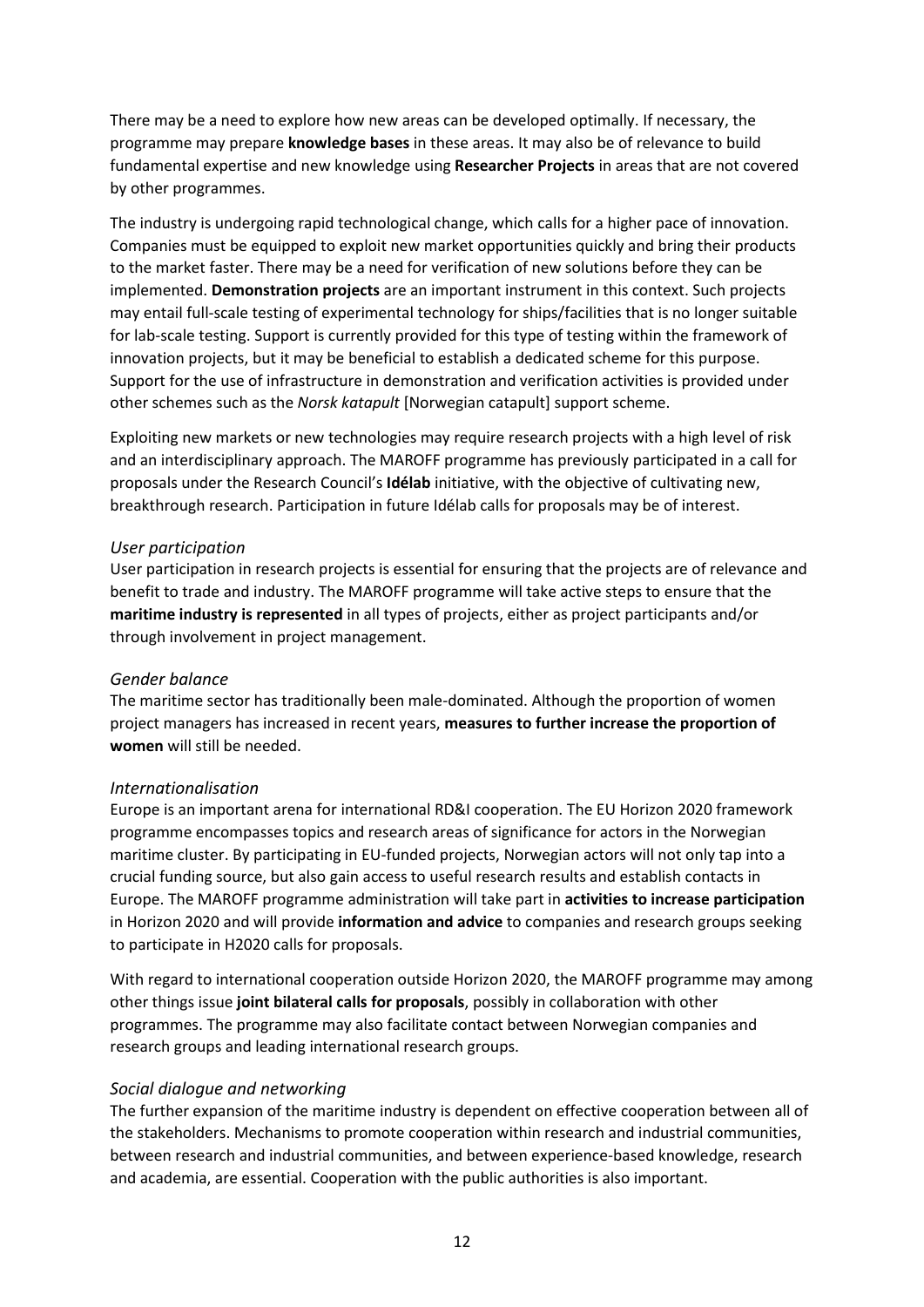It is possible to seek financial support from the programme for organising **networking events** where stakeholders can meet to discuss new challenges and research tasks. Support for such events will be contingent on the involvement of companies that have not previously sought funding for innovation projects from the Research Council. It will also be important to bring together actors from multiple ocean industries.

To encourage the dissemination of results from research projects, the programme offers financial support for **events for dissemination of research results**. The objective of the event must be to reach as many representatives of the relevant target groups as possible and the event must be open to all actors in the maritime sector. In addition to serving as a venue for presenting results from R&D projects, the event should be used to promote dialogue between the participants on how these results can be applied.

### <span id="page-12-0"></span>**6 Cooperation with related instruments**

Cooperation and coordination between the individual instruments will be critical in the years ahead, as the need for RD&I on interdisciplinary and cross-sectoral research questions will grow and knowledge will increasingly be utilised across industries. The MAROFF programme acknowledges the importance of further developing cooperation with other Research Council programmes, as well as with the regional research funds, Siva, Enova and Innovation Norway.

#### *Cooperation with thematic programmes*

A number of thematic programmes at the Research Council share an interface with the MAROFF programme, and cooperation with several of these will be of interest. Relevant collaborative measures include joint calls for proposals for **Innovation Projects for the Industrial Sector** and possibly calls for proposals under the **Idélab** initiative.

Exploiting the opportunities in ocean industries will require cooperation with other programmes targeted towards these industries. This particularly applies to the programmes on aquaculture (Large-scale Programme for Aquaculture Research (HAVBRUK2)), offshore oil and gas (Large-scale Programme for Petroleum Research (PETROMAKS 2)), fisheries (Programme on Marine Resources and the Environment (MARINFORSK)), and offshore renewable energy (Large-scale Programme for Energy Research (ENERGIX)). The role of the MAROFF programme in such cooperation will be to support the development of vessels and maritime technology and equipment by its target groups.

ICT is essential to the development of autonomous vessels, so cooperation with the Research Council's Initiative for ICT and digital innovation (IKTPLUSS) may be useful. Cooperation with the Research Council's Transport 2025 programme, which views the transport system as an integrated whole, may also be of interest, especially when studying the transition between different transport modes in ports.

The digital transformation of the maritime industry will require cooperation across many disciplines in which expertise in enabling technologies is particularly important. Basic research on these technologies is carried out under the IKTPLUSS initiative, the Research Programme on Nanotechnology and Advanced Materials (NANO2021), and the Programme on Biotechnology for Innovation (BIOTEK2021). In the area of digitalisation of production, the MAROFF programme may cooperate with the Programme for User-driven Research-based Innovation (BIA), which has responsibility for production technology. In the area of digitalisation of logistics, it may be relevant to cooperate with the Transport 2025 programme, which covers the entire transport chain.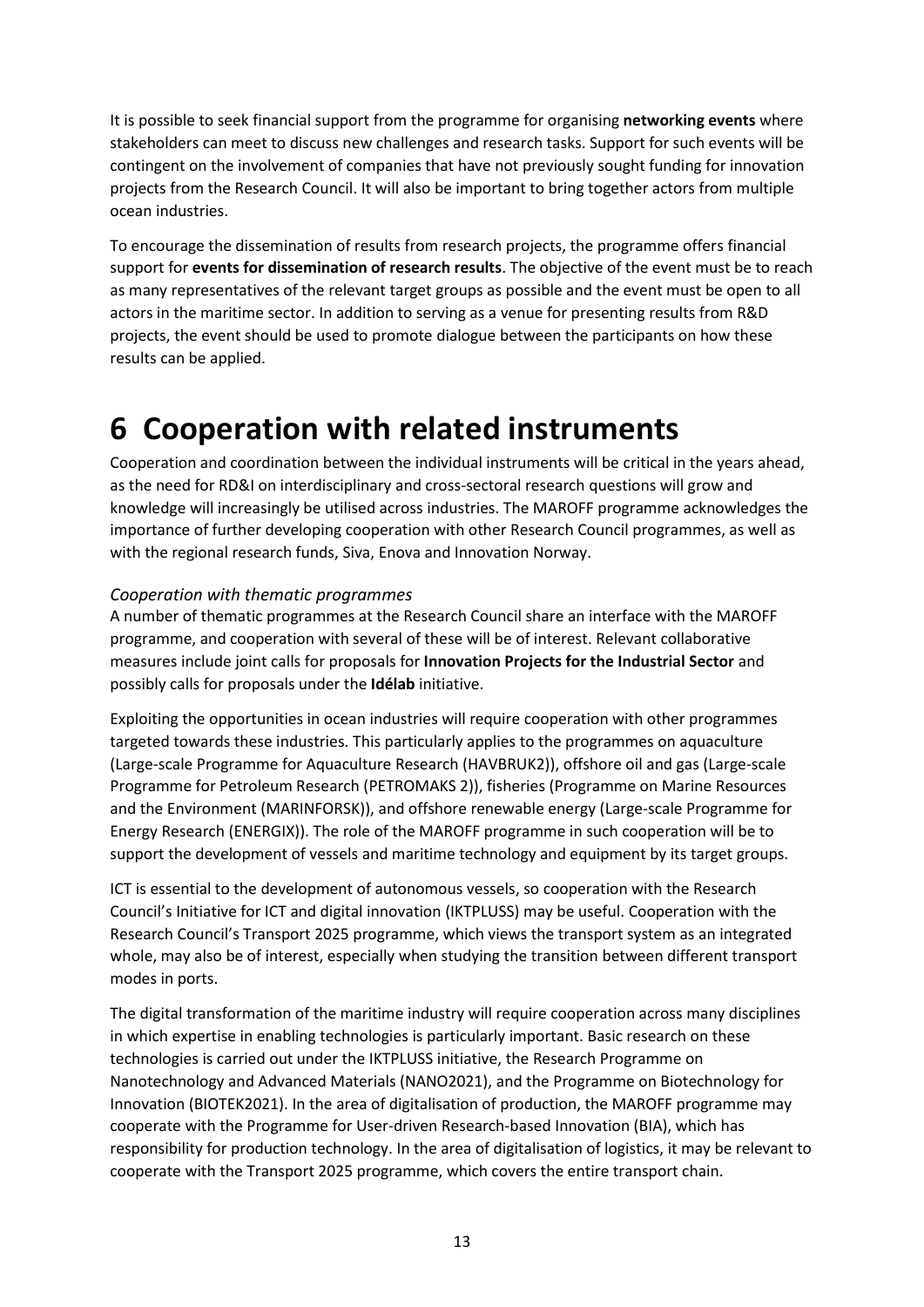There are various programmes and funding instruments under the Research Council, Innovation Norway and Enova that support the development of climate and environment-friendly solutions. The ENERGIX programme has the primary responsibility for research and development to develop zeroemission solutions, while research and development on the use of such solutions on board ships belongs under the MAROFF programme.

Research Council funding for research on safety and security at sea will primarily be channelled via the MAROFF programme, with the exception of handling of acute emissions from offshore oil and gas activities, which is the responsibility of the PETROMAKS 2 programme.

Several Research Council programmes address challenges in the Arctic and northern areas, and cooperation with these may be of interest.

#### *Infrastructure*

The Research Council's National Financing Initiative for Research Infrastructure (**INFRASTRUKTUR**) is a dedicated initiative for research infrastructure. Among other things, INFRASTRUKTUR funding has been used to upgrade the marine technology centre at Tyholt in Trondheim.

Norwegian companies need access to testing facilities to further develop their ideas from the conceptual phase to market-ready solutions. Siva, Innovation Norway and the Research Council of Norway have together established the *Norsk katapult* [Norwegian catapult] scheme, under which applicants can seek support to develop such facilities.

#### *Centre schemes*

The Research Council administers several funding schemes for thematically oriented research and development centres. The **Centres of Excellence scheme** (SFF) is the Research Council's foremost instrument for enhancing the quality of research in Norway, while the **Centres for Research-based Innovation scheme** (SFI) promotes long-term research that fosters innovation in close collaboration between R&D-performing companies and prominent research groups. As of 2017, there are several centres with activities that lie within the MAROFF programme's area of responsibility. Some have a primarily maritime focus, including the Centre for Autonomous Marine Operations and Systems (SFF NTNU AMOS), the Norwegian Centre for Improved Energy Efficiency and Reduced Harmful Emissions from the Maritime Sector (SFI Smart Maritime), and the Centre for Marine Operations (SFI MOVE). Others have a combined marine and maritime focus, including the Centre for Research-based Innovation in Aquaculture Technology (SFI CREATE) and the Centre on Exposed Aquaculture Operations (SFI EXPOSED). The Norwegian Research Center on Mobility Zero Emission Energy Systems (MoZEES), which is funded under the Centres for Environment-friendly Energy Research scheme (FME), also works with research questions of relevance to the maritime industry.

#### *Clusters*

Innovation Norway and the Research Council support various types of clusters under the Norwegian Innovation Clusters programme. The programme is divided into three levels: Arena, Norwegian Centres of Expertise (NCE) and Global Centres of Expertise (GCE), with the latter as the highest level. Several clusters conduct activities within the MAROFF programme's area of responsibility: the Arena Arktisk Maritim Klynge (equipment, design and processes for maritime operations in the Arctic), the NCE Maritime CleanTech (clean maritime solutions), and the GCE Blue Maritime Cluster (marine technology development and operations).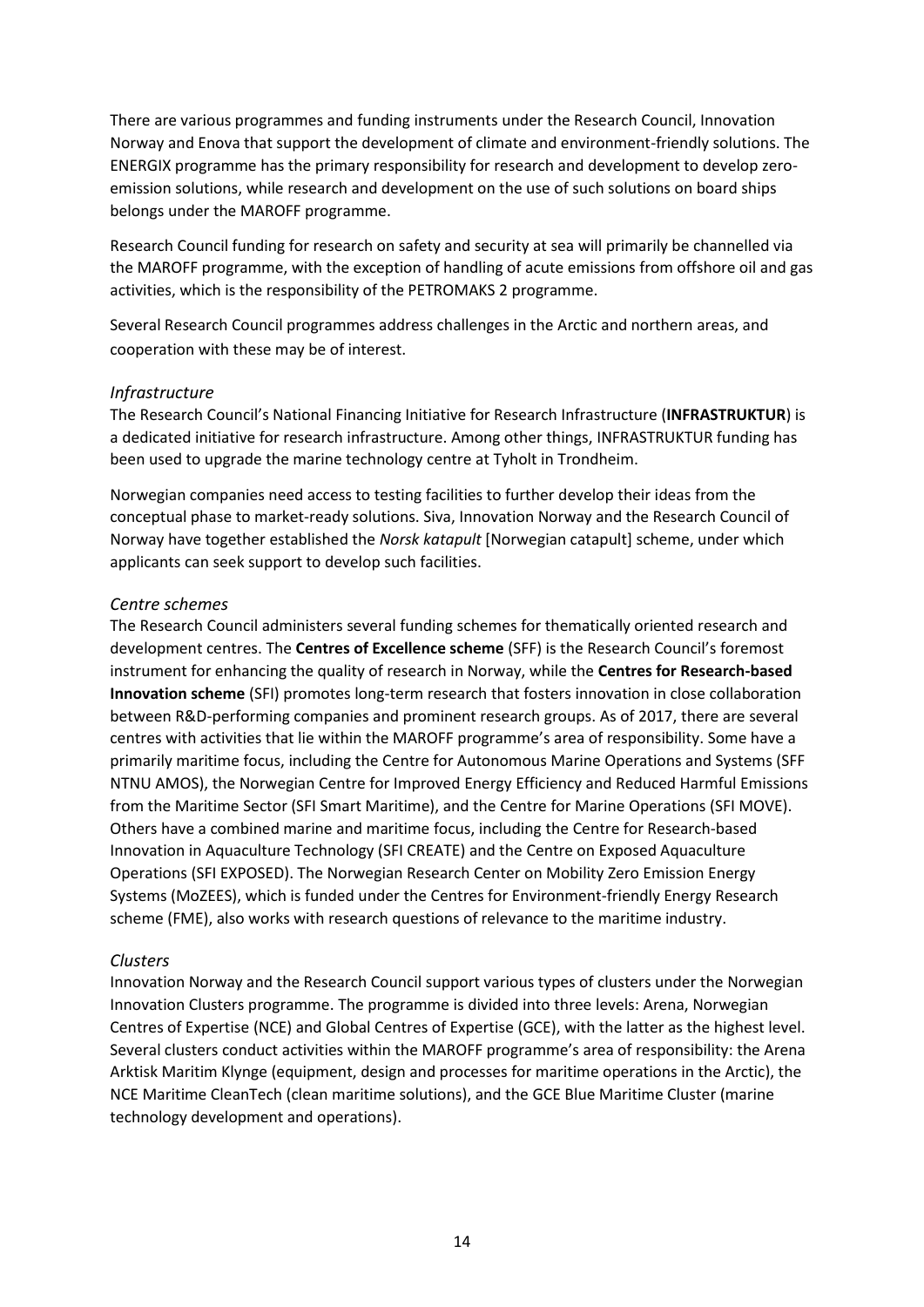#### *International cooperation*

The National Contact Point (NCP) for sea transport for the Societal Challenge on transport under Horizon 2020 is affiliated with the MAROFF programme administration. The programme administration takes part in meetings of relevant collaborative fora on maritime research in the EU on a regular basis, and is providing input to the coming work programme for transport in cooperation with Norwegian stakeholders.

The Research Council collaborates with the Maritime and Port Authority of Singapore on maritime research and development under a bilateral Memorandum of Understanding. A joint call for proposals was issued in 2015, and other joint calls may be issued in future.

The realisation of autonomous vessels in the deep sea segment will require changes in the international regulatory framework, and collaboration between the public authorities in Norway and other leading shipping nations will thus be of great importance. Autonomy technology for road transport is for the most part being developed in other countries, and there is potential here for technology transfer and international research cooperation.

Norway has world-class expertise in research on, and development and application of, enabling technologies in the maritime sector, but much of the research and development of basic technologies takes place in other countries. Norway must collaborate with leading international research groups to stay up-to-date on the research and technology front.

International RD&I cooperation is also vital for promoting greener maritime activities, particularly in connection with basic research and competence development and the development of standards and infrastructure for implementing and commercialising solutions.

# <span id="page-14-0"></span>**7 Anticipated results, impacts and societal outcomes**

The MAROFF programme will provide support for research and development activities that help to increase value creation in the maritime industry within a sustainable framework by enhancing competitiveness, strengthening the capacity for restructuring and improving interactivity and knowledge transfer between the R&D community and the industry.

Projects in the various thematic priority areas will contribute to a varying degree and in different ways to achieving the overall objective of increasing value creation (see also the attached programme logic model). The MAROFF programme is one of several instruments being applied towards this objective, so measuring the impact of the programme on its own, particularly by thematic priority area, poses a challenge.

#### *Results*

Most companies are concerned with value creation and competitiveness. They are also willing to invest significant resources in projects. The proportion of high-quality grant proposals received in a specific area will indicate to some extent how relevant each area is, and the MAROFF programme, are for the companies' development.

Indicators relating to grant proposals and to concrete project results will be used to assess whether the programme is on course in achieving its objectives. Indicators relating to grant proposals will be measured and assessed after the application review process is concluded and funding is awarded,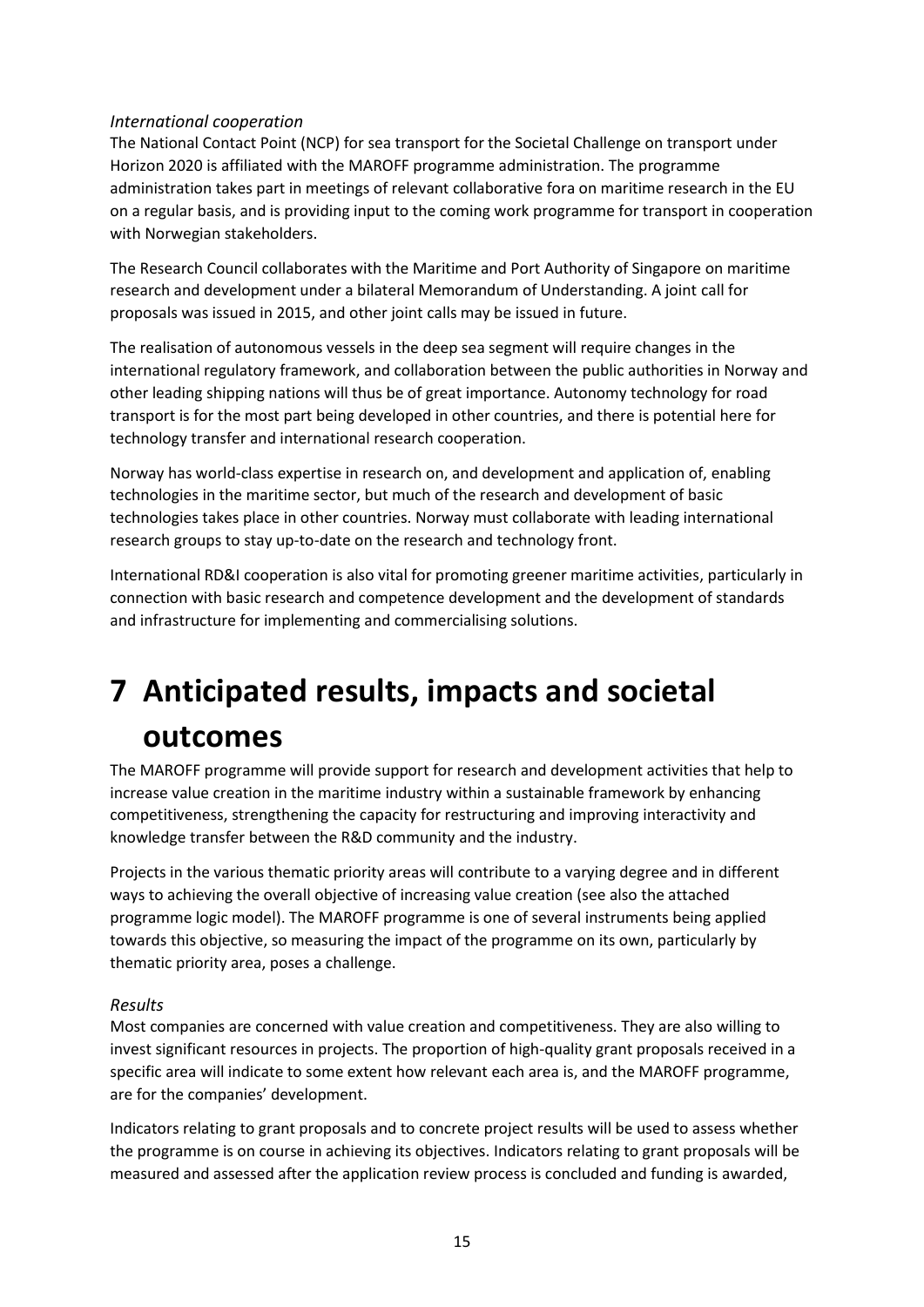while indicators relating to innovation and research can generally first be measured once a project is concluded.

The programme will measure performance and input indicators for the programme as a whole and by thematic priority area:

- number and quality of grant proposals;
- new products/services (including business models), processes, methods, patents, licences and companies;
- research expertise (scholarly publication) and research capacity (number of doctoral and post-doctoral research fellows);
- proportion of projects with international partners and proportion of project costs covered by these international partners;
- number of H2020 proposals submitted on relevant topics with Norwegian participants and/or coordinators, and the success rate of these.

Maritime knowledge is vital to the development and application of technology in the ocean. The following indicators are relevant for assessing how the MAROFF programme bolsters the various ocean industries and addresses their common research questions:

- number of grant proposals distributed among the various ocean industries (sea transport, fisheries, aquaculture, offshore oil and gas, offshore wind power, new ocean industries and proposals addressing multiple ocean industries);
- number of grant proposals involving actors from multiple ocean industries.

The MAROFF programme is planning to announce funding for support for events, either with the aim of discussing new challenges and research tasks or disseminating research results. Performance indicators include:

- number of events;
- number of participants;
- number of presentations of relevance to the programme.

#### *Impacts and societal outcomes*

Maritimt Forum, an interest organisation representing the entire maritime sector in Norway, publishes an annual report on developments in value creation and employment in the sector (*Maritim verdiskapingsbok*). The order books for Norwegian shipyards give some indication of which ocean industries have the highest level of activity. There are many factors that affect these indicators, and the impact of the Research Council's contribution is unknown. Social and industrial indicators of this type can reveal information about increased value creation and restructuring within the industry, and must thus be assessed over time.

For the following thematic priority areas, specific indicators for project impacts have been defined:

#### *Autonomous and remote-controlled vessels:*

 number of planned or realised autonomous vessels featuring a significant amount of Norwegian technology.

#### *Promoting greener maritime activities:*

- emissions to air and water from new vessels constructed in Norway. *Safety and security at sea:*
	- number of accidents involving Norwegian vessels or in Norwegian waters.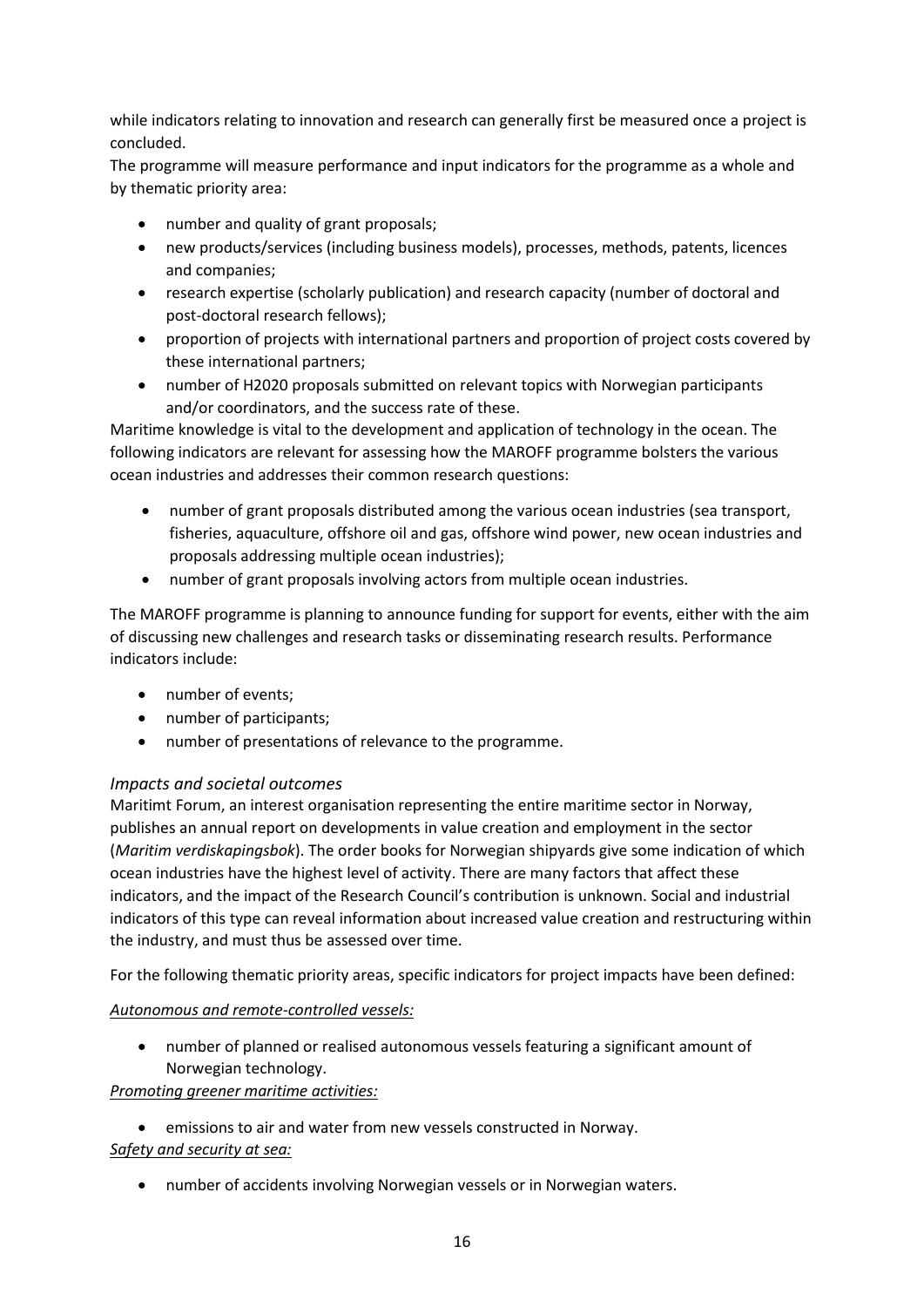On commission from the Research Council, the Møreforskning research institute regularly compiles a report measuring the performance of user-driven research, which can be used to assess how "successful" a MAROFF-funded project has been. The results of these measurements may in turn be used as a basis for assessing potential measures.

## <span id="page-16-0"></span>**8 Resources and budget**

The MAROFF programme is an open-ended programme without a set completion date. The purpose is to achieve a programme that can realise its objectives by means of regular and predictable strategic, thematic and financial activity over a period of years, and thereby reach the targets established for the programme area.

The budget for the MAROFF programme for 2017 is NOK 169.3 million, with the entire amount allocated by the Ministry of Trade, Industry and Fisheries. This work programme is based on a zerogrowth budget at the 2017 level. An annual, broad-based call for proposals encompassing the entire work programme will be issued each autumn. Additional calls for proposals or funding for specific application types may be issued in the spring as needed.

Funding will be awarded both to knowledge-building projects and to innovation projects that can help to realise the aims of the thematic priority areas described in this work programme. In certain cases (see section 5.1), calls for proposals may be issued for Researcher Projects or to award funding to targeted large-scale projects on specific topics.

Effort will be made to compile a portfolio in which 25–35 per cent of the funding is devoted to Knowledge-building Projects for Industry, Researcher Projects and/or targeted large-scale projects, while the remainder is devoted to Innovation Projects for the Industrial Sector. The distribution of funding among the various application types will depend on the quality of the grant proposals received.

## <span id="page-16-1"></span>**9 Governance and organisation**

The MAROFF programme board is appointed by and reports to the Research Board of the Division for Innovation. The activities of the programme board must comply with the framework documents approved by the division research board, including the work programme, action plan, long-term budget and schedule for calls for proposals. The programme board's activities must also be in compliance with the Research Council's overall principles and guidelines for the operation of research programmes. The programme board is authorised to take the final decision regarding grant allocations to individual projects. The programme board acts on behalf of the Research Council in professional contexts within the framework approved for the programme.

The MAROFF programme administration is responsible for carrying out the day-to-day tasks of the programme and consists of a programme coordinator assisted by personnel with scientific and administrative expertise.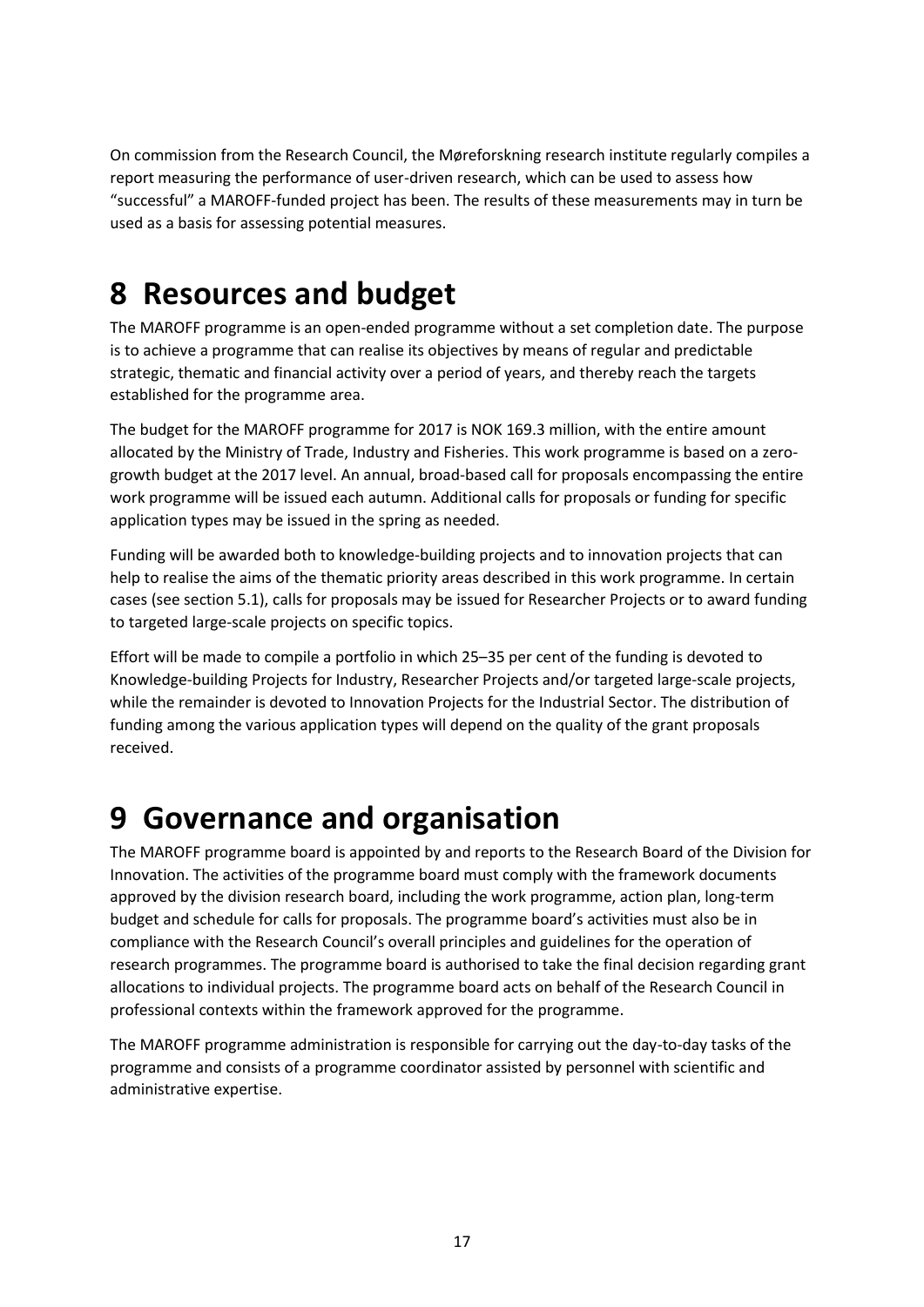# <span id="page-17-0"></span>**Attachment 1: Programme logic model**

The MAROFF programme will provide support for research and development activities that help to increase value creation in the maritime industry within a sustainable framework by enhancing competitiveness, strengthening the capacity for restructuring and improving interactivity and knowledge transfer between the R&D community and the industry.

Projects in the various thematic priority areas will contribute to a varying degree and in different ways to achieving the overall objective of increasing value creation. Projects in some of these areas will primarily contribute by enhancing competitiveness, while projects in other areas will primarily contribute by strengthening restructuring capacity. In addition, projects in some of the areas will contribute to two other societal outcomes: reduced environmental impact and fewer accidents.